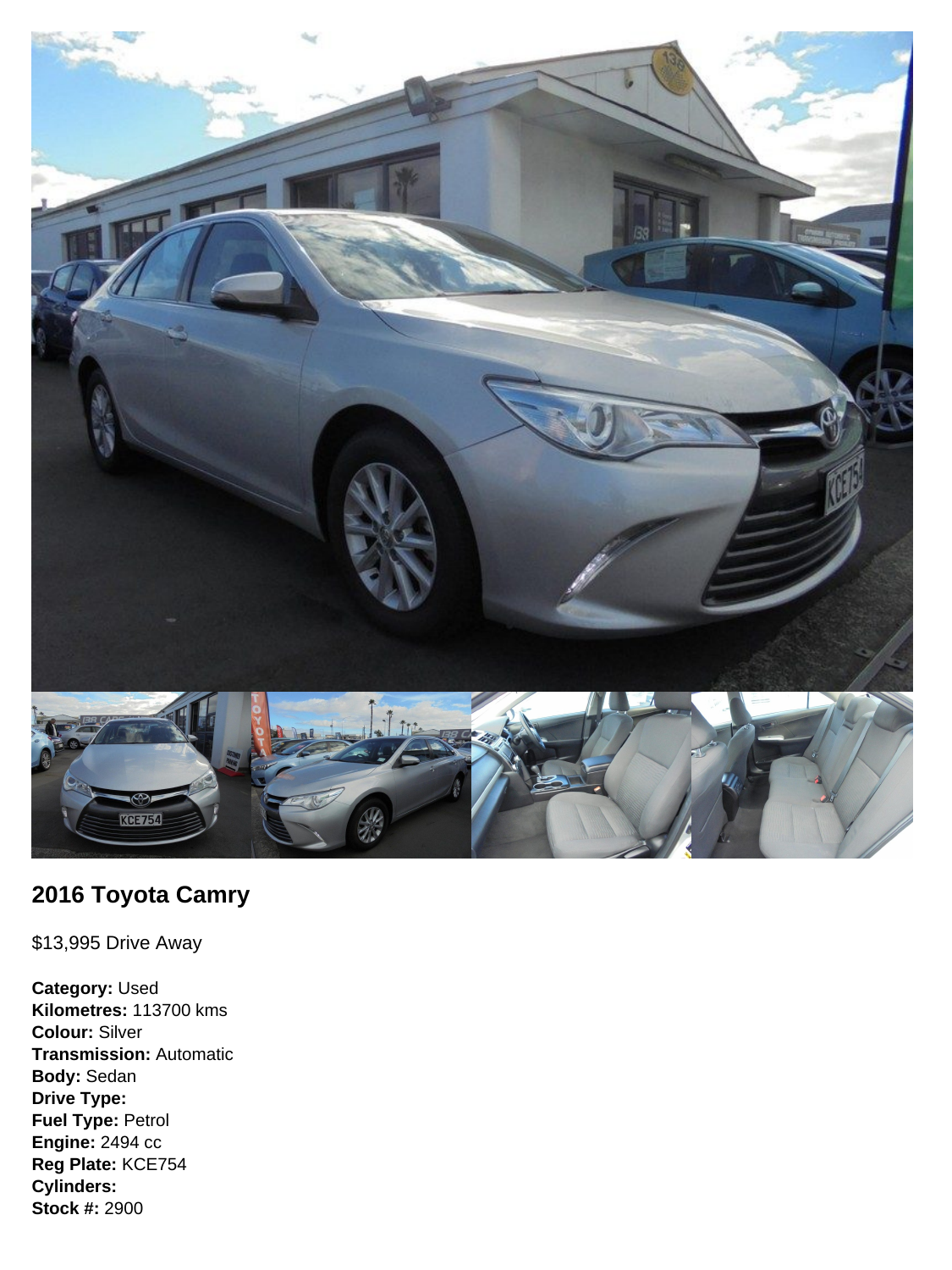**VIN:**

**Dealer: 138 Cars Address:** 138 Great South Rd, Otahuhu Auckland 1062 **Phone:** (09) 270 0139

## **Dealer Comments**

Safety features

Crash avoidance features

Active assistance: Seat belt interlock reminder. Braking: Antilock (ABS) brakes; Electronic brakeforce distribution (EBD); Emergency brake assist. Stability: Electronic stability control (ESC); Traction control. Visibility and lighting: Automatic headlights; Daytime running lamps; Rear vision camera. Choice of 8 cars See our website

Crash protection features

Airbags: Front airbag, driver; Front airbag, passenger; Head protecting side airbags, front seats; Head protecting side or torso/head combination airbags (second row seats); Knee airbag, driver; Torso and head protecting side airbags, front seats; Torso protecting side airbags, front seats.

Restraints: Head restraints for all seats; ISOFIX child restraint anchorages.

Seatbelts: 3-point seat belts in all seating positions.

\* If the price does not contain the notation that it is "Drive Away No More to Pay", the price may not include additional costs, such as stamp duty and other government charges. Please confirm price and features with the seller of the vehicle.